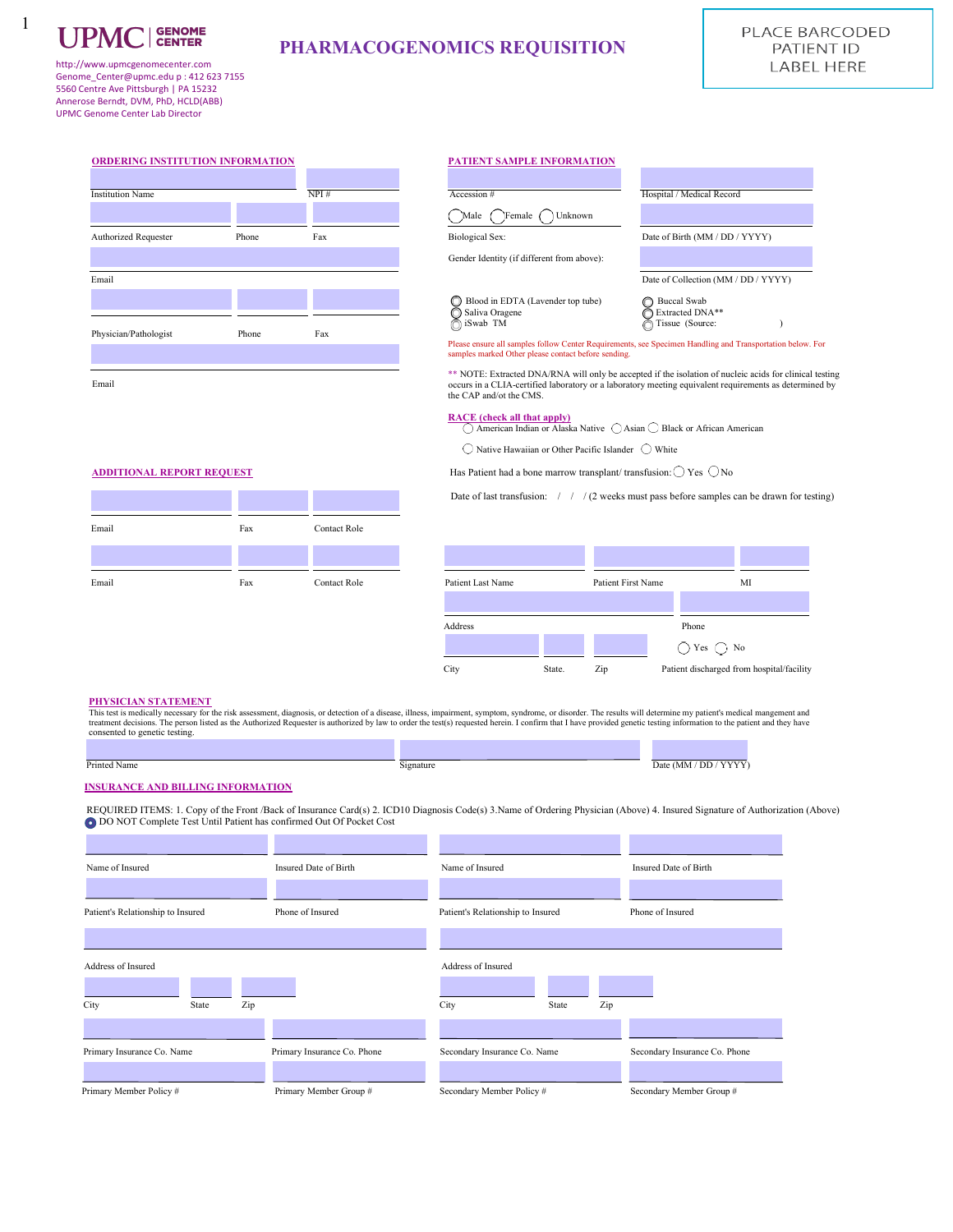| <b>UPMC</b>   GENOME |  |
|----------------------|--|
|                      |  |

2

http://www.upmcgenomecenter.com Genome\_Center@upmc.edu p : 412 623 7155 5560 Centre Ave Pittsburgh | PA 15232 Annerose Berndt, DVM, PhD, HCLD(ABB) UPMC Genome Center Lab Director

**SELF PAY** ○ Credit Card ○ Check

Please make checks payable to UPMC Genome Center.

| <b>Institution Name</b>                                                     | <b>Institution Code</b>  |                                                                                                                                                                                                                                                                                                                                                                                                                                                                                                                                                                                    |
|-----------------------------------------------------------------------------|--------------------------|------------------------------------------------------------------------------------------------------------------------------------------------------------------------------------------------------------------------------------------------------------------------------------------------------------------------------------------------------------------------------------------------------------------------------------------------------------------------------------------------------------------------------------------------------------------------------------|
|                                                                             |                          |                                                                                                                                                                                                                                                                                                                                                                                                                                                                                                                                                                                    |
| <b>Institution Contact Name</b>                                             | <b>Institution Phone</b> | <b>Institution Contact Email</b>                                                                                                                                                                                                                                                                                                                                                                                                                                                                                                                                                   |
| that I receive directly from my insurance company in payment for this test. |                          | Please note that Medicare does not cover routine screening tests. I signed below hereby authorize UPMC to provide my insurance carrier any information necessary, including test results,<br>for processing my insurance claim. I understand that I am responsible for any co-pay, co-insurance, and unmet deductible that the insurance policy dictates, as well as many amounts not<br>paid by my insurance carrier for reasons including, but not limited to, non-covered and non-authorized services. I understand that I am responsible for sending UPMC any and all payments |

Patient's Printed Name Patient's Signature Date (MM / DD / YYYY)

#### **CLINICAL INFORMATION**

Please give a brief summary of the patient's clinical presentation and the reason for genetic testing, and ICD-10 code in the box provided below. Please also attach a three generation pedigree.